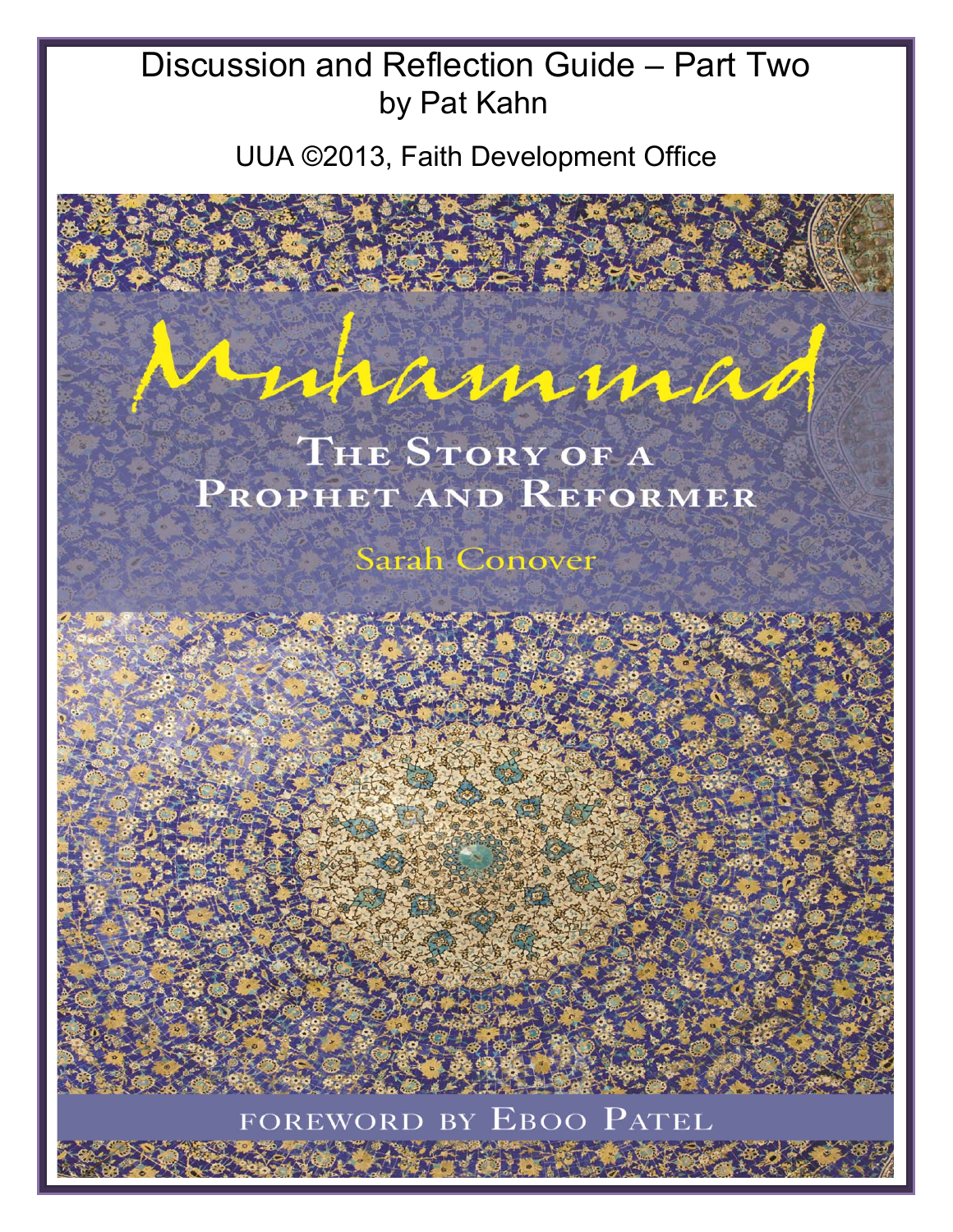## *From the UUA Bookstore:*

In the pages of *[Muhammad: The Story of a Prophet and Reformer](http://r20.rs6.net/tn.jsp?e=001OfNFBMRCcivS1hzN53kSHOxzYs_hruGCL_ZZ-h87Mg3LFUNFM7hbbTBSlRVVFfVZIDWmg7bRC4eAR38CyhF2blPaNTL1PKV7NF12cQA-MuPCQQNJLIyVpxpfv9uyk8aXUgLcwZrV-f3nvEAGk38EoklN_5Ge-WHD)*, young readers will encounter a man very different from the figure often presented in Western popular culture.

Drawing from biographies, the Quran, and hadith, Sarah Conover, co-author of *[Ayat](http://www.uuabookstore.org/productdetails.cfm?PC=1274)  [Jamilah: Beautiful Signs: A Treasury of Islamic Wisdom for Children and Parents](http://www.uuabookstore.org/productdetails.cfm?PC=1274)*, relates the story of a radical prophet who challenged the rich and powerful, guided his community of followers through a dangerous time of persecution and exile, formed alliances with people of different beliefs, and preached "love for humanity what you love for yourself."

Written for readers 12 and up (and suitable as read-aloud for ages 10 and up), and with a foreword by Eboo Patel, founder of Interfaith Youth Core and a member of the President's Council on Faith-Based Neighborhood Partnerships, this beautiful book will educate and inspire youth and adults of all faiths.

#### **Introduction**

The Discussion and Reflection Guide – Part One provides a framework for exploring the book, *[Muhammad: The Story of a Prophet and Reformer](http://r20.rs6.net/tn.jsp?e=001OfNFBMRCcivS1hzN53kSHOxzYs_hruGCL_ZZ-h87Mg3LFUNFM7hbbTBSlRVVFfVZIDWmg7bRC4eAR38CyhF2blPaNTL1PKV7NF12cQA-MuPCQQNJLIyVpxpfv9uyk8aXUgLcwZrV-f3nvEAGk38EoklN_5Ge-WHD)* with multigenerational groups, including children age 10 and up along with youth and adults. The guide is designed to be flexible in implementation and can be adapted for various settings within and beyond the congregation, including interfaith groups. The guide presents a 75- minute workshop which can be expanded to multiple sessions. The ideal size for a group is 8- 10 participants; for larger numbers, consider multiple groups and recruit additional facilitators. Ensure that each group has representation of multiple ages/generations.

Parts Two and Three are 90 minute sessions designed for multigenerational groups of youth and adults. Part Two focuses on Islam today, comparing and contrasting the book with stereotypes of contemporary Muslims and engaging participants with the question, "What does the story of Muhammad have to do with me?" Part Three focuses on interfaith relationships described in the book, as well as interfaith roots of early Unitarianism in Europe and interfaith/multifaith cooperation today.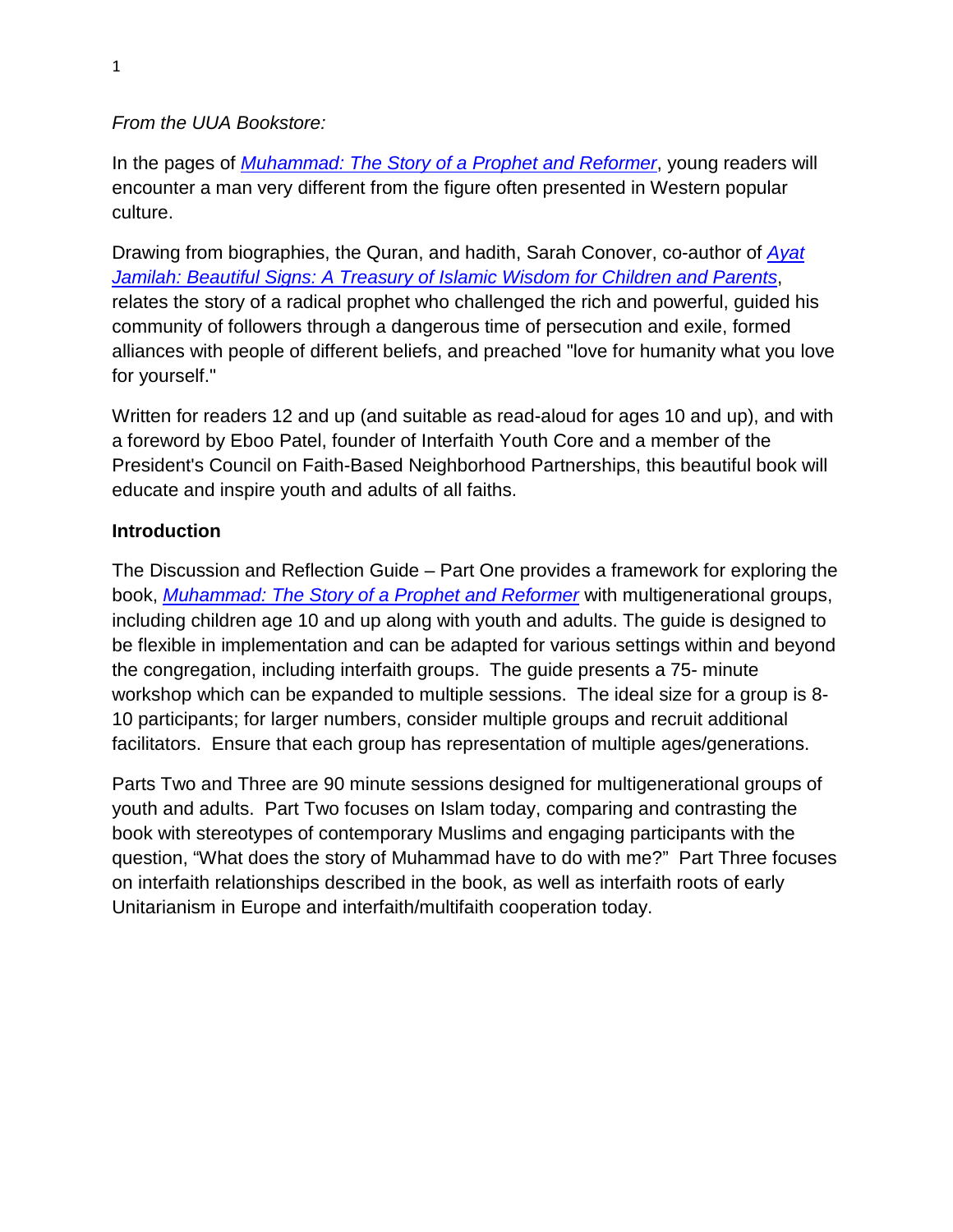## **Implementation**

Before the session:

When publicizing the session, encourage participants to answer these questions BEFORE reading the book (parents can help record answers for children):

- What do you know about Muhammad? What do you know about the religion of Islam?
- What is the source of this knowledge? (personal relationship with Muslim people, learned in a book/online, heard on the news, studied in school)

For the session:

Sessions can be done as a series of three related workshops, or as stand-alone workshops. The art project described in Session One can be included in subsequent sessions if desired.

Decide whether you would like to serve refreshments such as mint tea, water, dates, pita bread, yogurt, or hummus. Refreshments could be available on a table during a short break or throughout the session. You might also consider enhancing the space with pillows or cushions for those who would like to sit on the floor (in the manner of sitting around a camp fire). Tables and chairs are needed for the art project.

The most important qualities for leaders of this program are curiosity and a commitment to lifelong learning. Multigenerational programs provide an excellent opportunity to engage youth in shared leadership with adults; adolescents rarely find themselves in communities that welcome their leadership, and this program invites congregations to be a sorely needed exception. Leaders may wish to read (and share) the article ["A Book](http://www.uuworld.org/life/articles/192561.shtml)  [Group for All Ages" f](http://www.uuworld.org/life/articles/192561.shtml)rom the *UU World* magazine about a multigenerational book group formed by a congregation in Illinois. For more information on multigenerational faith formation, read "Best Practices in Intergenerational Faith Formation" by John Roberto from [Lifelong Faith Journal Vol. 1.3/4.](http://www.lifelongfaith.com/lifelong-faith-journal.html)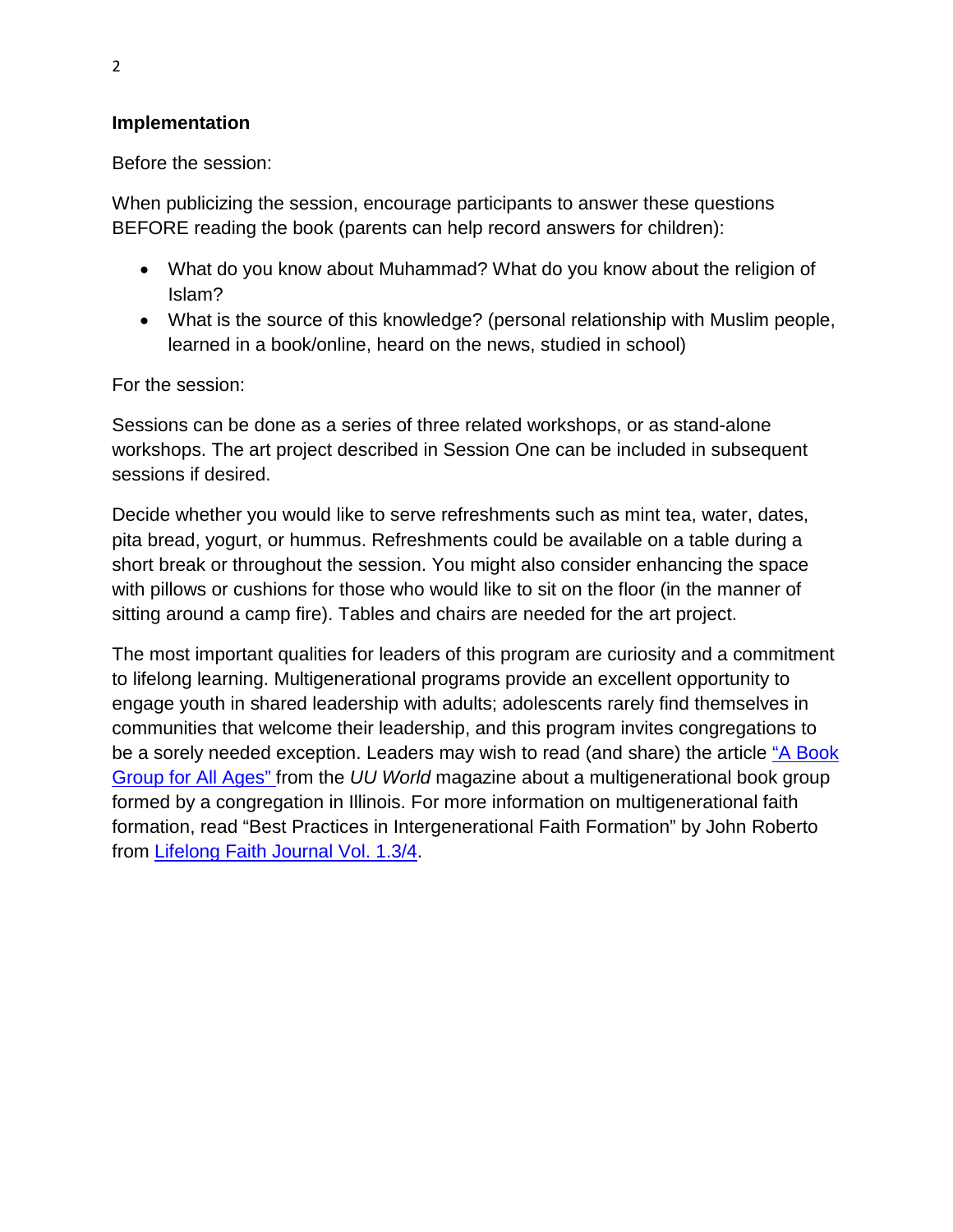## **Session Plan – Part Two**

#### **Goals**

- To compare and contrast the depiction of Islam in the book *Muhammad* with contemporary understandings and stereotypes
- To articulate responses to the question, "What does the story of Muhammad have to do with me?"
- To recognize the gifts that all ages bring to the group
- To develop multigenerational relationships.

## **Materials**

- Chalice, candle and lighter or LED battery-operated candle
- Small table and cloth for the chalice
- Newsprint, markers, and tape
- Name tags
- Optional: Copies of the hymnbook *Singing the Living Tradition*

## **Preparation**

- Post chalice lighting words (if hymnbooks are not available).
- Place the table with the chalice in the center of a circle of chairs.
- Optional: Recruit a song leader.
- Optional: *Singing Meditation: Together in Sound and Silence* by Ruthie Rosauer and Liz Hill, [available from the UUA Bookstore](http://www.uuabookstore.org/productdetails.cfm?PC=1107) (accompanying CD *Ephemerata Songs for Singing Meditation: Let Joy Fill Your Heart* is [also available\)](http://www.uuabookstore.org/productdetails.cfm?PC=1159).

## **Description**

## **Chalice Lighting** (5 minutes)

Welcome participants to the circle. Light the chalice, or ask for a volunteer. Teach the group the one-line tune and Arabic lyrics of the singing meditation song *Bismillah* by Nickomo Clarke found in the songbook *Songs for Singing Meditation: Let Joy Fill Your Heart* (available from the UUA Bookstore). Optional: Invite a song leader to teach and lead the song.

## *Bismillah Er Rahman Er Rahim Bismillah.*

Translation: I begin in the name of God, all merciful and all compassionate.

Share this background with participants: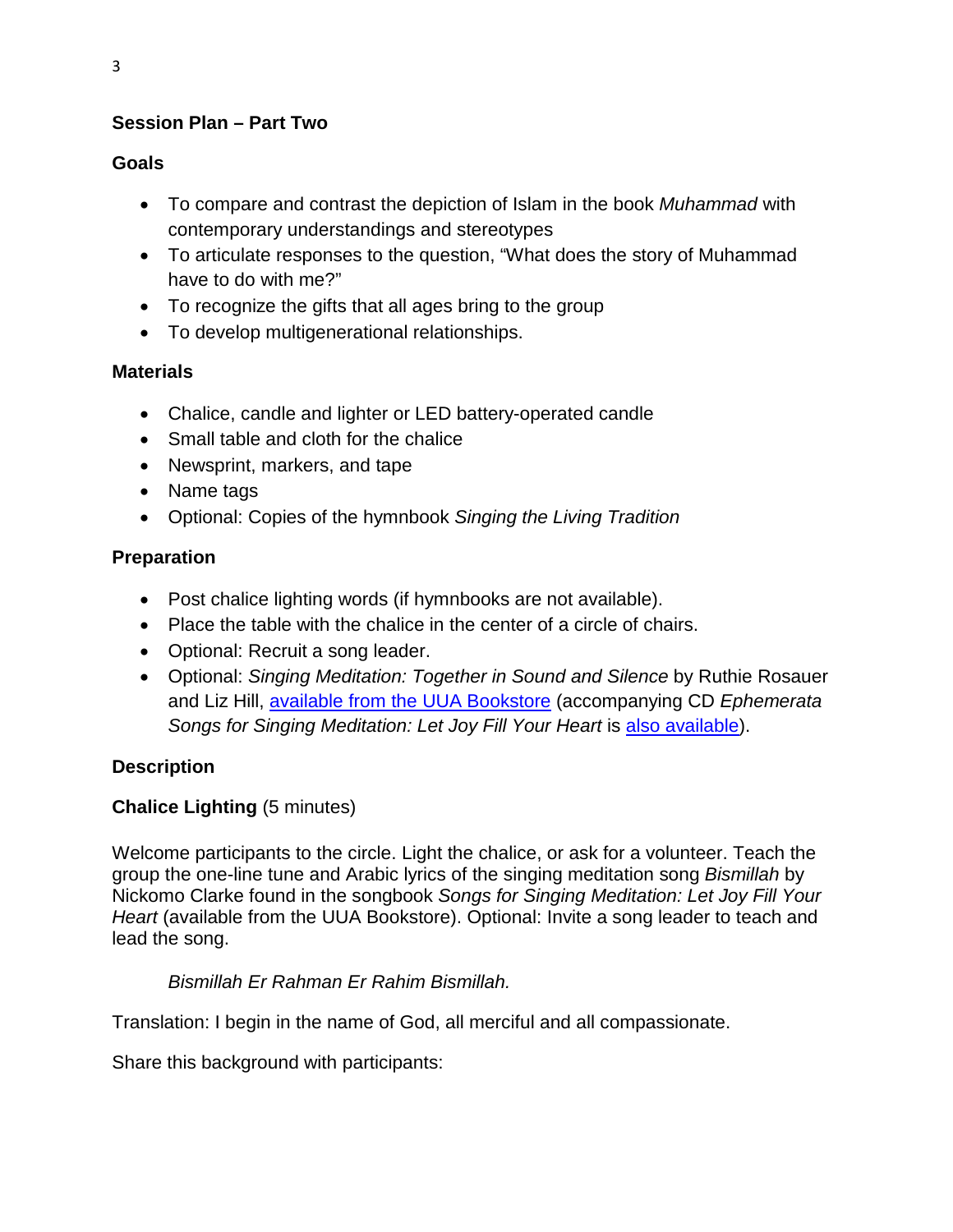According to Helen Gierke and Ruthie Rosauer, editors of the songbook, "Muslims often invoke this phrase when beginning on a significant endeavor. The expression so concisely captures the essence of the Qur-an that all but one chapter of this holy book begins with this phrase."

**Alternate Option:** Use the Session One chalice lighting *Come, Come Whoever You Are* (*Singing the Living Tradition,* Hymn 188).

## **Activity: Creation of Covenant** (10 minutes)

**Materials** 

• Newsprint, markers, and tape

## **Description**

Participants will come with different experiences regarding the creation of a covenant; many youth will be familiar with the practice from being part of a religious education group; adults may have participated in the development of a congregational covenant. Point out that how we each behave affects everyone in the group, an example of interdependence. Like lighting a chalice, creating a group covenant is a common ritual in UU gatherings. Explain that a *covenant* is an agreement people make with each other. Ask:

- Has anyone in the group created a covenant? If so, ask if they are willing to help co-lead the covenant creating process.
- What guidelines will help group members be comfortable with, and respectful of, each other?

List responses on newsprint. Encourage positive wording. If participants do not suggest them, you may wish to include:

- Respect confidentiality; personal sharing stays in the room.
- Show concern for each other's welfare; when it's their turn, everyone has the right to either pass or share.
- Make sure everyone is heard; one person talks at a time.
- Be inclusive; help everyone feel like they are part of the group.
- Speak from your own experience; use "I" statements.

Ask participants to confirm their agreement with the covenant and thank them for sharing the responsibility of keeping the covenant together.

**Alternate Option:** Use the covenant created in Session One if the same participants are present for Session Two.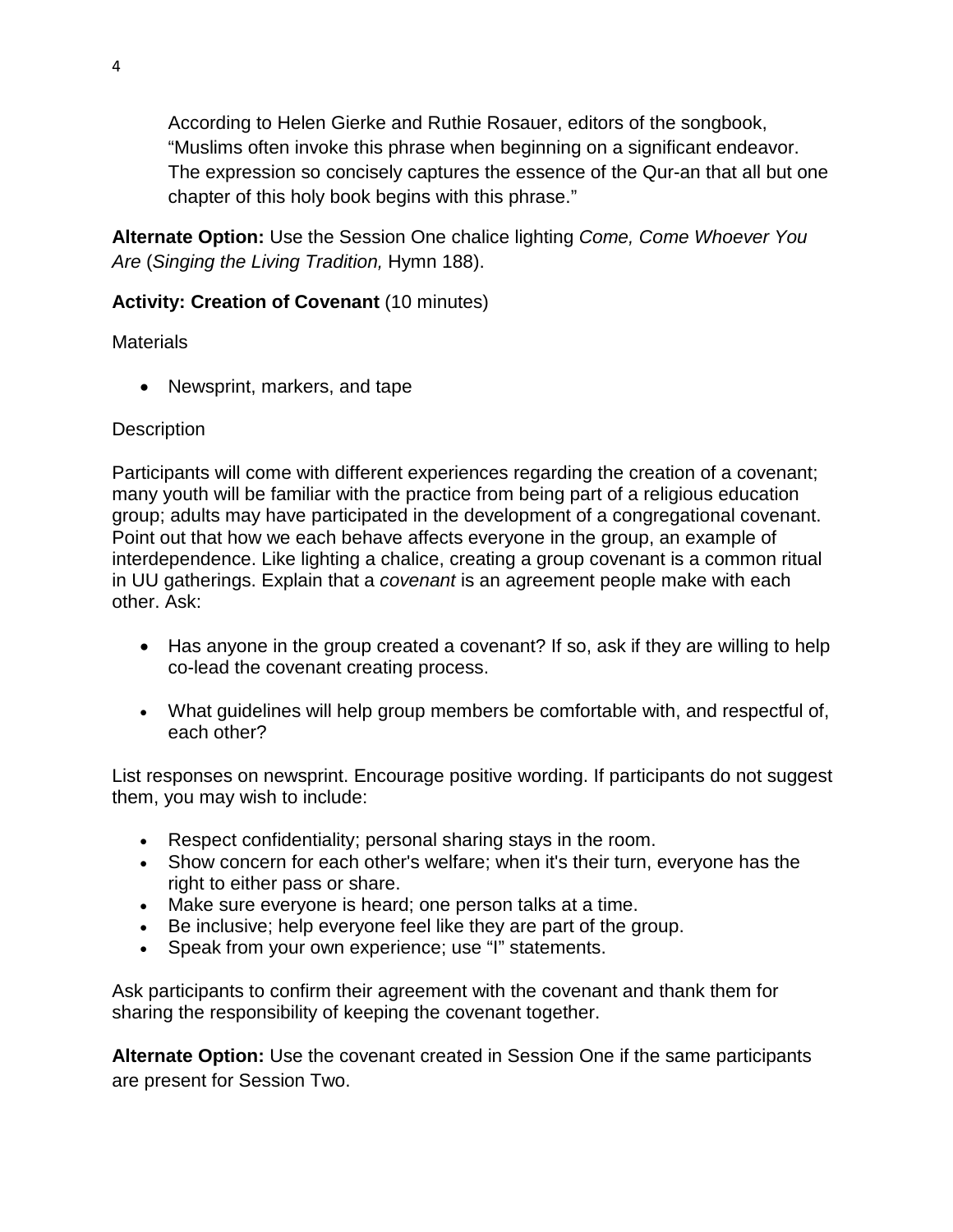## **Activity: Introductions and Exploring Stereotypes** (30 minutes)

## **Description**

Ask participants to introduce themselves and share why they chose to read the book *Muhammad* and attend this session; ask for a show of hands of those who attended Session One. Each person should speak for a minute or less.

Ask for a volunteer to explain what a "stereotype" is. Invite participants to go around the circle a second time, re-stating their name and briefly sharing an example of a stereotype they have heard or read about Islam. Record responses on newsprint.

#### **Activity: Art in Islam** (15 minutes)

#### **Description**

Introduce the art activity described in Part One, Session One of the Muhammad discussion guide or select [Alternate Activity 3](http://www.uua.org/re/tapestry/youth/bridges/workshop13/workshopplan/activities/185291.shtml) from Workshop 13 of the youth Tapestry of Faith program Building Bridges.

#### **Activity: Dispelling Stereotypes** (15 minutes)

#### **Description**

Lead a discussion on stereotypes. If using an art activity, invite participants to continue to work during the discussion.

Read the passages describing the teaching of Muhammad on page 41:

*Muhammad taught that all people, wealthy or poor, were equal before God, "as equal as the teeth of a comb," he said and the rich had a duty to share their wealth with the poor. A revelation that would further upset the powerful stated that the oppressed must be freed: Women were men's partners, not property; infant girls must not be killed; slaves must be able to earn their freedom.*

And page 61:

*He (Muhammad) commanded us to speak truly, to respect the ties of kinship and the rights of our neighbors, and to refrain from crimes and from bloodshed.*

Point to the list of stereotypes on the newsprint and lead participants in a discussion of the differences they see between modern day stereotypes and the teachings of Muhammad as described in the book. Sometimes it is hard to distinguish between what Muhammad taught versus what people think he said or meant (in much the same way that the Bible is quoted/misquoted and interpreted). Remind participants that as human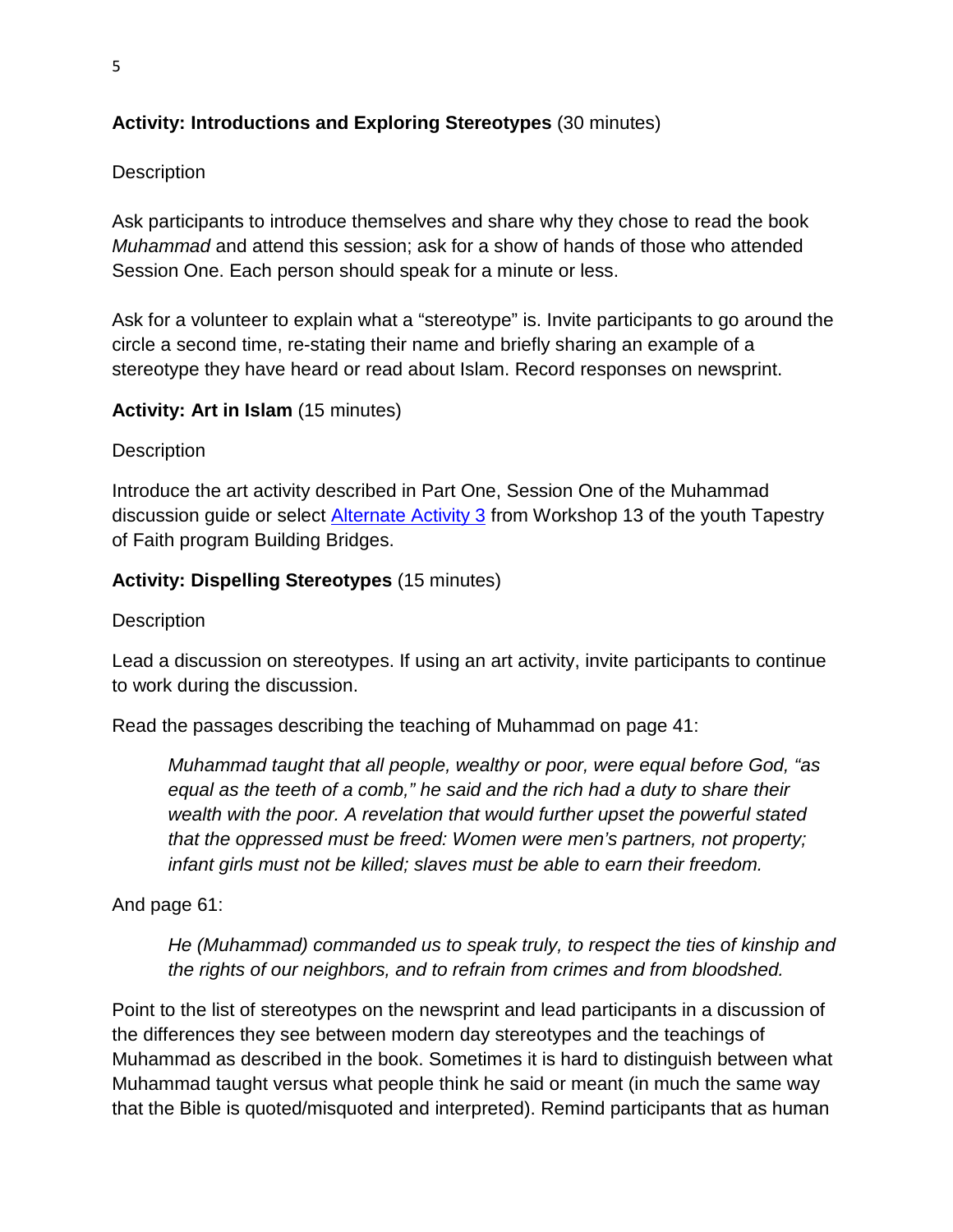beings, we are imperfect and do not always live out our faith. What are some ways that UU's don't live up to our faith? What factors might contribute to this?

## **Break** (5 minutes)

Allow participants a short break to stretch or move around.

## **Activity: Now What?** (15 minutes)

Ask participants to reflect on what they have learned from the discussion about stereotypes. After a few minutes, ask participants to share their thoughts on what they might do with this information; in what ways might they share this with their friends and families, in the congregation, or with others outside of the congregation. Can they commit to doing one thing to dispel stereotypes, for example sharing what they learned with a friend, or through a school project, or telling a family member about the book, or writing an email to a TV station when they see stereotypes promoted, etc.?

A wonderful suggestion comes from Mary Benard, the Editorial Director of Skinner House books: The book *Muhammad* has been reviewed by Booklist, which means that it is recommended to libraries by the American Library Association. Do an audit of your local public or school library's holdings on Islam and suggest responsible resources, including this book. Take this a step further – if the library hosts book talks or discussion groups, consider finding a Muslim group to partner with and share this discussion guide as well.

Finally, ask participants to consider the question, "What does the story of Muhammad have to do with me?"

## **Closing** (10 minutes)

To close, ask each participant to share, if they choose to, the art work they created as well as a closing thought or a new question they have about Muhammad. Ask participants to extinguish the chalice together by forming a close circle around the chalice and extending their arms, palms up, toward the chalice flame. Have participants blow **gently** on their palms to collectively extinguish the flame.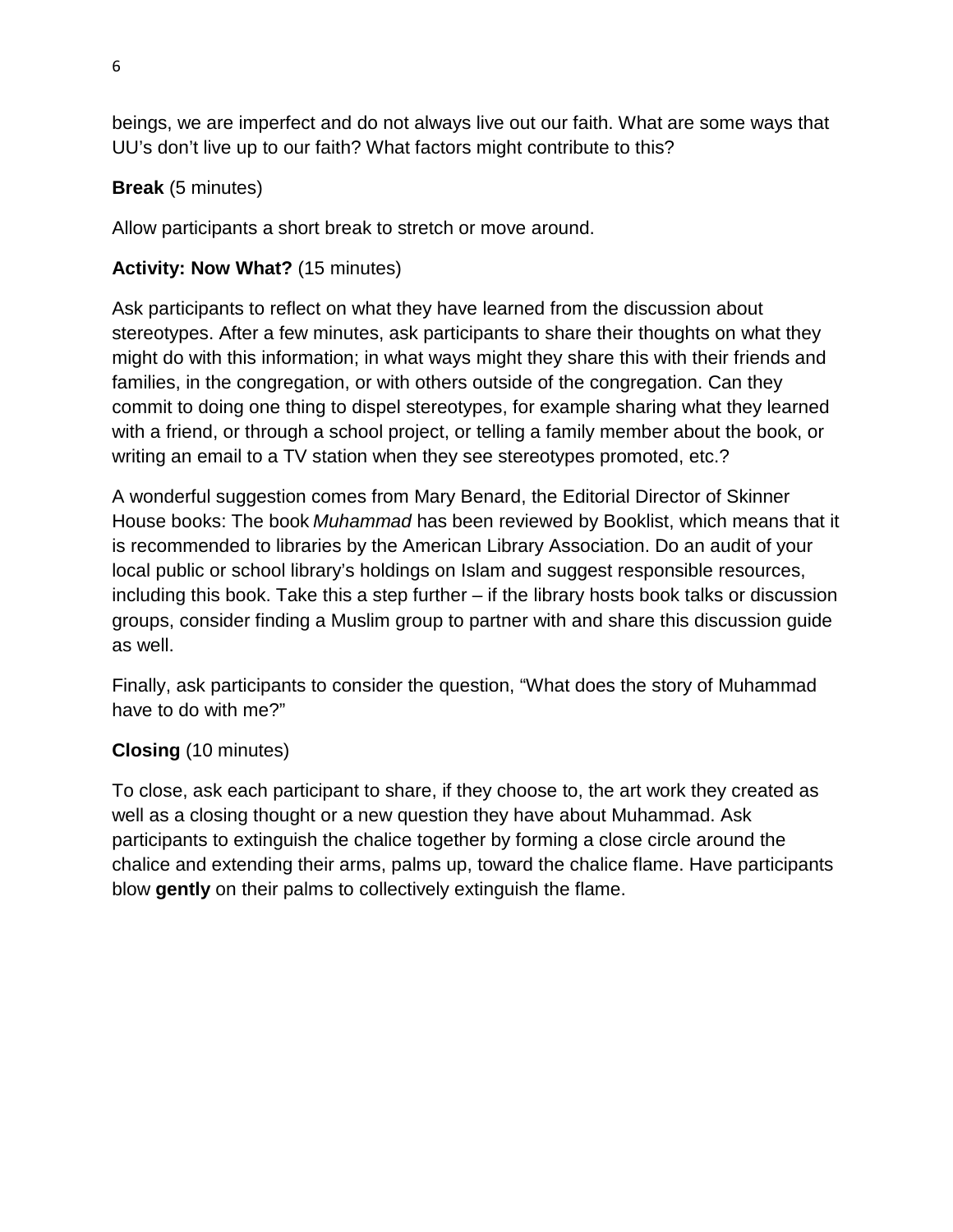## **Find Out More**

#### **Links to Tapestry of Faith sessions about Muhammad or Islam:**

[Session 15](http://www.uua.org/re/tapestry/children/home/session15/sessionplan/stories/60167.shtml) of Creating Home – K/1

[Session 15](http://www.uua.org/re/tapestry/children/signs/session15/sessionplan/activities/288104.shtml) of Signs of Our Faith –  $2^{nd}/3^{rd}$  grade

[Session 9](http://www.uua.org/re/tapestry/children/tales/session9/sessionplan/stories/123466.shtml) of Moral Tales  $-2<sup>nd</sup>/3<sup>rd</sup>$  grade

[Session](http://www.uua.org/re/tapestry/children/windows/session9/sessionplan/stories/143700.shtml) 9 of Windows and Mirrors  $-4<sup>th</sup>/5<sup>th</sup>$  grade

Workshops [13](http://www.uua.org/re/tapestry/youth/bridges/workshop13/workshopplan/activities/185284.shtml) and [14](http://www.uua.org/re/tapestry/youth/bridges/workshop14/workshopplan/activities/185648.shtml) of Building Bridges - youth

[Workshop 2](http://www.uua.org/re/tapestry/youth/virtueethics/workshop2/workshopplan/193140.shtml) of Virtue Ethics – youth

[Workshop 7](http://www.uua.org/re/tapestry/multigenerational/gather/workshop7/workshopplan/stories/149663.shtml) of Gather the Spirit – multigenerational

#### **Other resources on Islam:**

[Unitarian Universalists and Islam: An Introduction to Interfaith Dialogue and Reading](http://rs1.uua.org/documents/washingtonoffice/uu_muslim_interfaith_guide.pdf)  [Group Guide](http://rs1.uua.org/documents/washingtonoffice/uu_muslim_interfaith_guide.pdf)

["Exploring Islam with Children"](http://blogs.uuworld.org/parenting/2013/07/15/exploring-islam-with-children/) – by Michelle Richards on UU-Parenting blog

["A Story of Muhammad: A Window into Islam"](http://callandresponse.blogs.uua.org/) by Susan Lawrence on Call and Response blog

*[Ayat Jamilah: A Treasury of Islamic Wisdom for Children and Parents](http://www.uuabookstore.org/productdetails.cfm?PC=1274)* by Sarah Conover

PBS series ["Life of Muhammad"](http://video.pbs.org/program/life-muhammad/)

**[Islamic Society of North America](http://www.isna.net/interfaith-resources.html)** 

#### **Interfaith Resources:**

[Ware Lecture](http://www.uua.org/love/ga/287238.shtml) by Eboo Patel at General Assembly 2013 in Louisville, KY

2011-2012 UUA Common Read *[Acts of Faith](http://www.uuabookstore.org/productdetails.cfm?PC=1415)* by Eboo Patel with accompanying [study](http://www.uua.org/documents/lfd/acts_faith_discuss_guide.pdf)  [guide](http://www.uua.org/documents/lfd/acts_faith_discuss_guide.pdf)